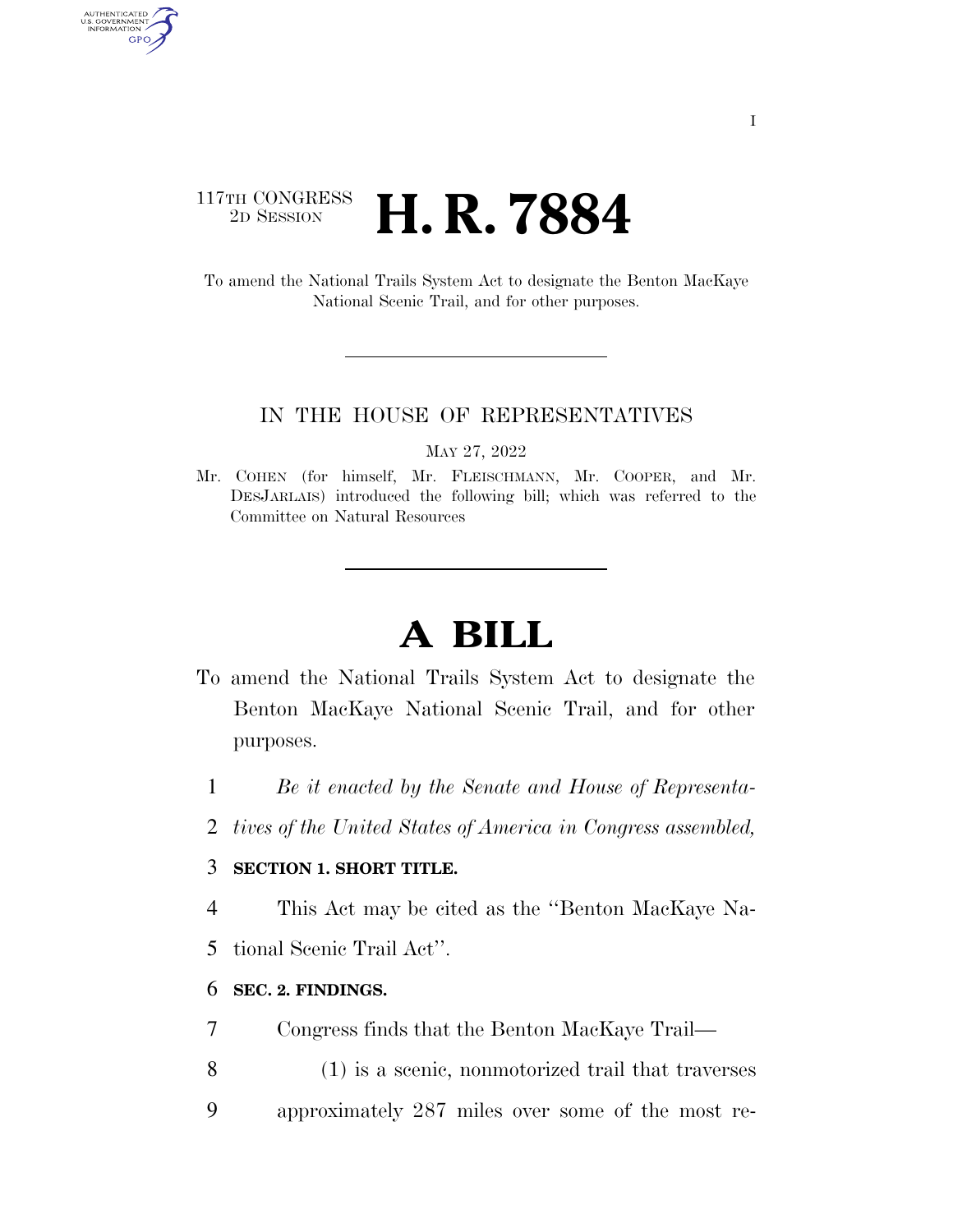| $\mathbf{1}$   | nowned forests and mountains in the States of Geor-   |
|----------------|-------------------------------------------------------|
| $\overline{2}$ | gia, Tennessee, and North Carolina;                   |
| 3              | (2) showcases a wide variety of scenic views, in-     |
| $\overline{4}$ | cluding high elevation peaks, mature forests, and se- |
| 5              | cluded waterfalls, and passes through wilderness rich |
| 6              | with biodiversity;                                    |
| 7              | (3) passes through six designated Wilderness          |
| 8              | Areas, the Great Smoky Mountains National Park,       |
| 9              | and the Chattahoochee, Cherokee, and Nantahala        |
| 10             | National Forests;                                     |
| 11             | (4) provides a wide array of easily accessible        |
| 12             | hikes for novice and intermediate hikers, as well as  |
| 13             | more challenging trails for backpacking and end-to-   |
| 14             | end thru hikes;                                       |
| 15             | (5) supports economic opportunities for numer-        |
| 16             | ous rural communities that benefit from the trail's   |
| 17             | visitors spending their money on accommodations,      |
| 18             | food, and outdoor supplies;                           |
| 19             | (6) runs from Springer Mountain in Georgia,           |
| 20             | through Tennessee, and extends through the Great      |
| 21             | Smoky Mountains National Park in North Carolina;      |
| 22             | and                                                   |
| 23             | (7) is physically accessible and can be main-         |
| 24             | tained at a minimal cost because—                     |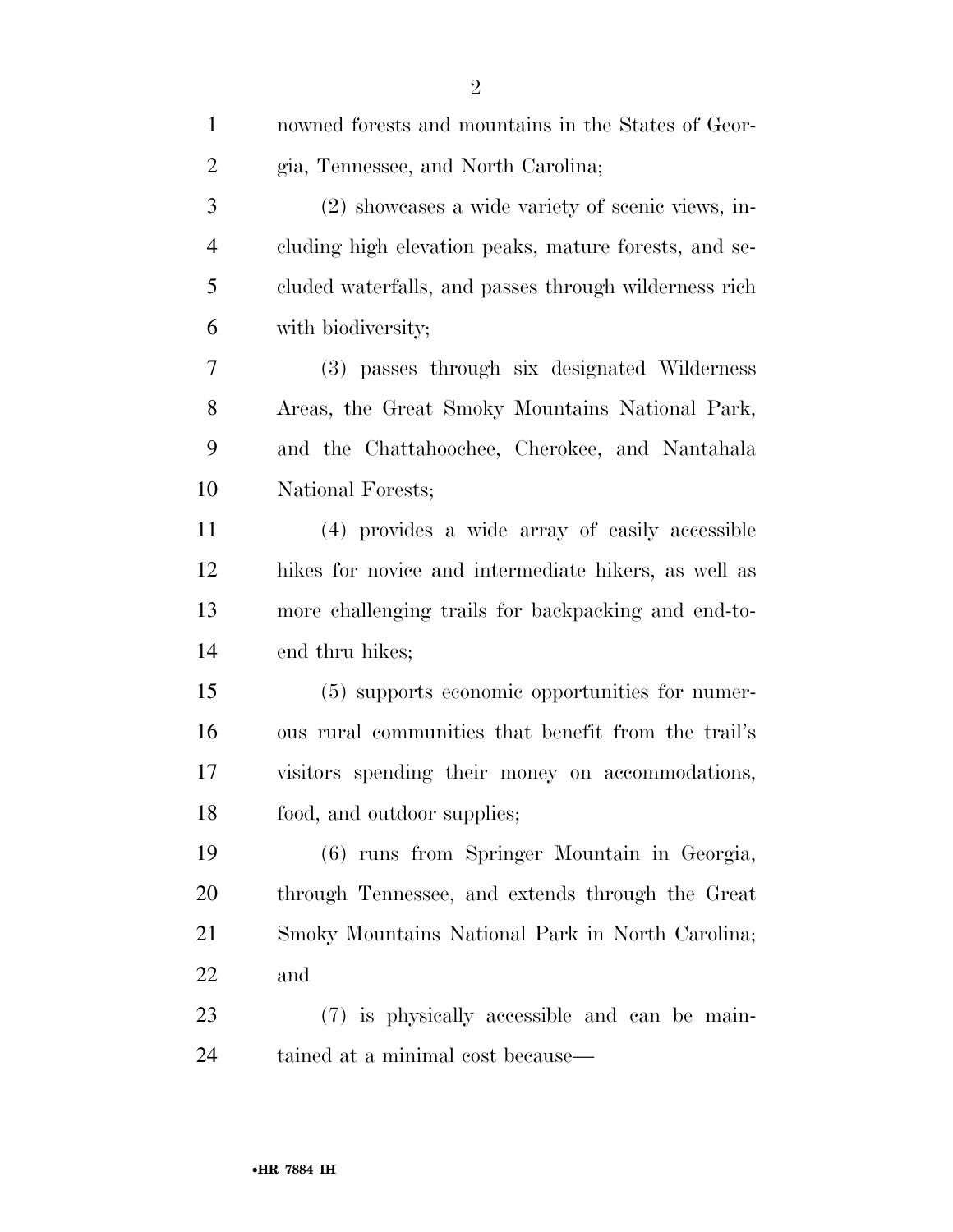| $\mathbf{1}$   | (A) the Benton MacKaye Trail has been                       |
|----------------|-------------------------------------------------------------|
| $\overline{2}$ | maintained at its current length since 2005;                |
| 3              | (B) 95 percent of the Benton MacKaye                        |
| $\overline{4}$ | Trail is located on Federal public land; and                |
| 5              | (C) the Benton MacKaye Trail has been                       |
| 6              | successfully constructed, maintained, and man-              |
| 7              | aged by the Benton MacKaye Trail Association                |
| 8              | since 1980.                                                 |
| 9              | SEC. 3. BENTON MACKAYE NATIONAL SCENIC TRAIL.               |
| 10             | Section $5(a)$ of the National Trails System Act $(16)$     |
| 11             | U.S.C. $1244(a)$ ) is amended by adding at the end the fol- |
| 12             | lowing:                                                     |
| 13             | (31)<br>BENTON MACKAYE NATIONAL SCENIC                      |
| 14             | TRAIL.-                                                     |
| 15             | "(A) IN GENERAL.—The Benton MacKaye                         |
| 16             | National Scenic Trail, a trail extending approxi-           |
| 17             | mately 287 miles across the States of Georgia,              |
| 18             | Tennessee, and North Carolina, as generally de-             |
| 19             | picted on the map entitled 'Benton MacKaye                  |
| 20             | Trail Overview Map', dated January 6, 2022.                 |
| 21             | "(B) AVAILABILITY OF MAP.—The<br>map                        |
| 22             | described in subparagraph (A) shall be on file              |
| 23             | and available for public inspection in the appro-           |
| 24             | priate offices of the Forest Service and the Na-            |
| 25             | tional Park Service.                                        |